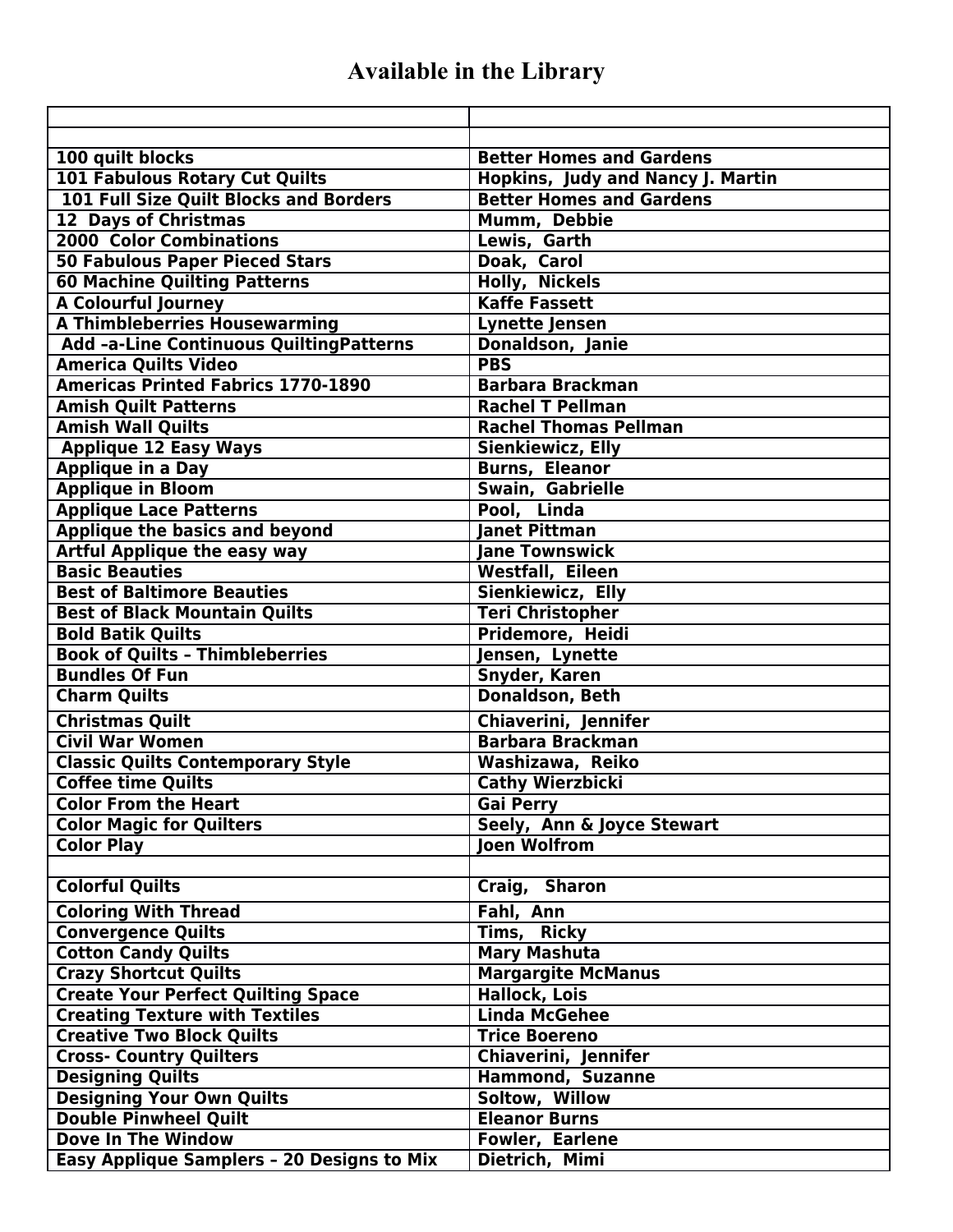| $\overline{2}$                                                                                |                                                        |
|-----------------------------------------------------------------------------------------------|--------------------------------------------------------|
|                                                                                               |                                                        |
| and Match                                                                                     |                                                        |
| <b>Easy Machine Quilting</b>                                                                  | Townswick, Jane, Ed.                                   |
| <b>Egg Money Quilts</b>                                                                       | <b>Burns, Eleanor</b>                                  |
| <b>Encyclopedia of 63 Quilt Patterns and Designs</b>                                          | <b>Editors of FC &amp; A Craft Pub.</b>                |
| <b>Every Last Piece</b>                                                                       | <b>Lynn Harris</b>                                     |
| <b>Every Quilt Tells A Story - 2 copies</b>                                                   | Kelley, Helen                                          |
| <b>Everyday Embellishments</b>                                                                | Hawley, M'Liss Rae                                     |
| <b>Fabled Flowers</b>                                                                         | Sudo, Kumiko                                           |
| <b>Fancy Applique</b>                                                                         | Sienkiewicz, Elly                                      |
| <b>Fast Forward Quilts</b>                                                                    | <b>Pat Sloan</b>                                       |
| <b>Favorite Applique Patterns Vol. 1 from the</b>                                             | Benner, Cheryl                                         |
| <b>Old Country Store</b>                                                                      |                                                        |
| <b>Favorite Applique Patterns Vol. 2</b>                                                      | Benner, Cheryl                                         |
| <b>Favorite Applique Patterns Vol. 3</b>                                                      |                                                        |
| <b>Favorite Applique Patterns Vol. 4</b>                                                      | Benner, Cheryl                                         |
| <b>Favorite Applique Patterns Vol. 5 for the</b>                                              | Benner, Cheryl                                         |
| <b>Holidays</b>                                                                               |                                                        |
| <b>Favorite Applique Patterns Vol. 6</b>                                                      | <b>Benner, Cheryl</b>                                  |
| <b>Feather Adventure</b>                                                                      | <b>Patsy Thompson</b>                                  |
| <b>Fine Hand Quilting</b>                                                                     | <b>Diana Leone</b>                                     |
| <b>Firm Foundations</b>                                                                       | <b>Jane Hall</b>                                       |
| <b>Floral Dimensions</b>                                                                      | <b>Ineson, Pauline</b>                                 |
| <b>Flower Patterns</b>                                                                        | Waldman                                                |
| <b>Flower Gardens and Hexagons For</b><br><b>Quilters</b>                                     | <b>Boyink, Betty</b>                                   |
| <b>Focus on Batiks - Traditional Quilts in Fun</b>                                            | <b>Smiley, Jan Bode</b>                                |
|                                                                                               |                                                        |
| <b>Fabrics</b>                                                                                |                                                        |
| <b>Follow the Dots to Dazzling Quilts</b>                                                     | Crow, Jayme                                            |
| Fons & Porter Love of Quilting 600 Series                                                     | Fons & Porter                                          |
| Fons & Porter Love of Quilting 500 series<br><b>Fool's Puzzle</b>                             | <b>Fons &amp; Porter</b>                               |
|                                                                                               | <b>Fowler, Earlene</b>                                 |
| <b>Forever Friends - Quilting Together</b><br><b>Foundation Quilts - Building On the Past</b> | <b>Smith &amp; Milligan</b>                            |
| <b>Fruit Salad</b>                                                                            | Hall & Haywood                                         |
| <b>Garden View Applique</b>                                                                   | Oglesby, Bea<br>Labanaris, Faye                        |
| <b>Garden Whimsy</b>                                                                          | <b>Mickey Depre</b>                                    |
| <b>Gatherings - Kindred Spirits</b>                                                           | Korte, Strebel, Wossem                                 |
|                                                                                               |                                                        |
| Gatherings: America's Quilt Heritage<br><b>Goose in the Pond</b>                              | Pilgrim, Paul and Gerald Roy<br><b>Fowler, Earlene</b> |
| <b>Great American Quilts</b>                                                                  | <b>PBS</b> special                                     |
| <b>Great American Quilts Book 9</b>                                                           |                                                        |
| <b>Great American Quilts Book 5</b>                                                           | Wilen, Patricia, Ed.<br>Newbill, Carol, Ed.            |
| <b>Great Quiltmaking: All the Basics</b>                                                      | <b>Better Homes &amp; Gardens</b>                      |
| <b>Happy Endings - Finishing the Edges of Your</b>                                            | Dietrich, Mimi                                         |
|                                                                                               |                                                        |
| Quilt                                                                                         |                                                        |
| <b>Heirloom Machine Quilting</b>                                                              | Hargrave, Harriet                                      |
| <b>Helen's Copy &amp; Use Quilting Patterns</b>                                               | <b>Squire, Helen</b>                                   |
| <b>Irish Chain (2 copies)</b>                                                                 | Fowler, Earlene                                        |
| <b>Iron On Transfers for Quilt labels</b>                                                     | <b>Barbara Baatz</b>                                   |
| Jacket Jazz                                                                                   | Murrah, Judy                                           |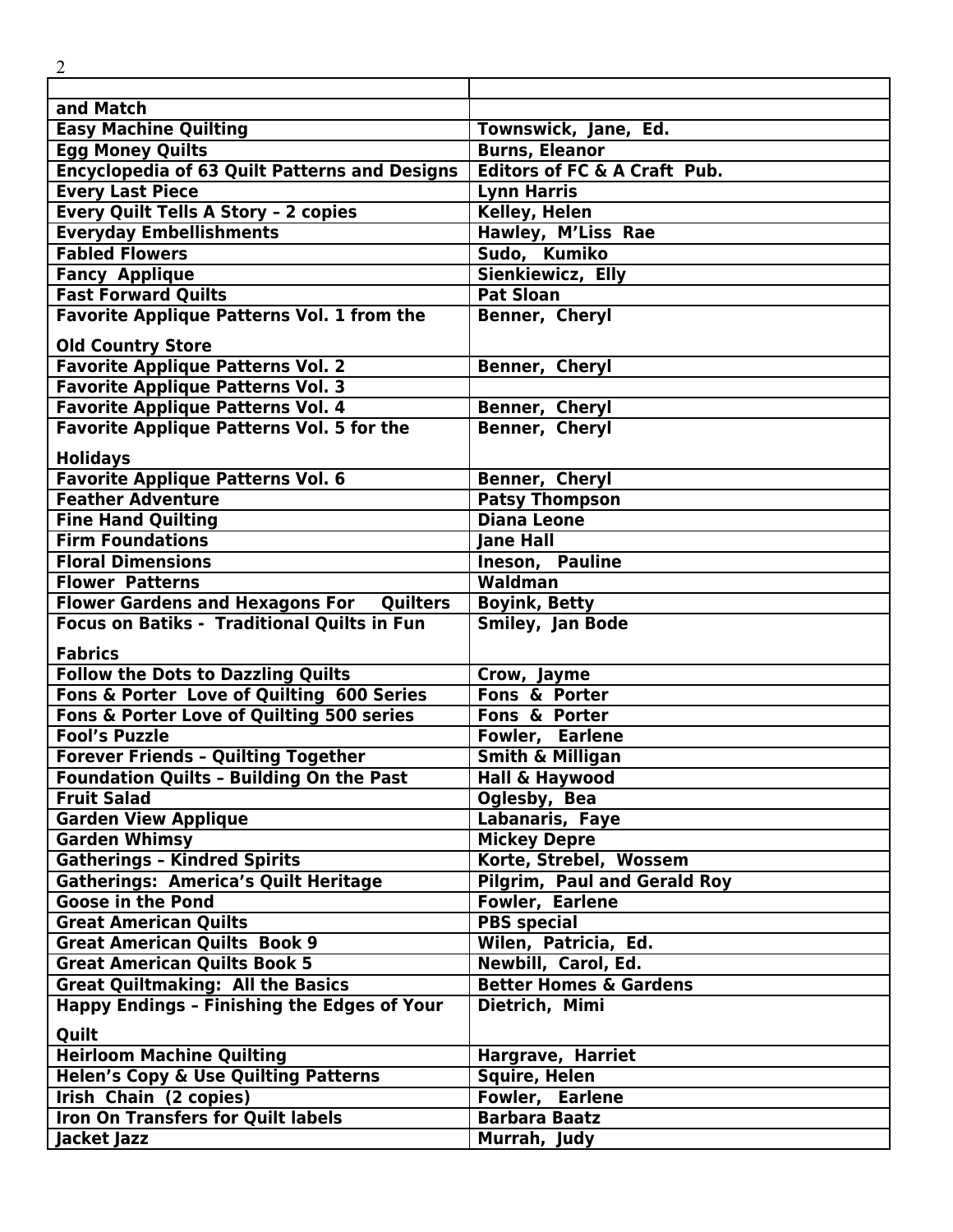## **Available in the Library**

| <b>Jelly Roll Quilts &amp; More</b>                | Einmo, Kimberly                               |
|----------------------------------------------------|-----------------------------------------------|
| <b>Kaleidoscope ABC's</b>                          | Michell, Marti                                |
| <b>Kaleidoscopes Quilts</b>                        | <b>Paula Nadelstern</b>                       |
| <b>Kansas Troubles</b>                             | Fowler, Earlene                               |
| Ladies' Day Out With the Bonnet Girls              | Scott, Helen                                  |
| Lap from Fats for Family and Friends               | <b>Ellen Repologle</b>                        |
| <b>Liberated Medallion</b>                         | <b>Marston, Gwen</b>                          |
| <b>Lines by Design</b>                             | <b>Debbie Grifka</b>                          |
| <b>Log Cabin Quilts with Attitude</b>              | <b>Sharon Rotz</b>                            |
| <b>Lost Quilter</b>                                | Chiaverini, Jennifer                          |
| <b>Love of Quilts</b>                              | <b>Benberry and Crabb</b>                     |
| <b>Lovely Landscape Quilts</b>                     | Geier, Cathy                                  |
| Luscious Landscapes                                | Becker, Joyce                                 |
| <b>Magic Stack N Whack</b>                         | <b>Bethany Reynolds</b>                       |
| <b>Make Money Quilting</b>                         | Landman, Sylvia                               |
| <b>Mariner's Compass - 2 books</b>                 | Fowler, Earlene                               |
| <b>Master Machine Stitching - Thread Sketching</b> | Knapp, Susan                                  |
| <b>Mastering Quilt Marking</b>                     | <b>Pepper Cory</b>                            |
| <b>Metallic Thread Embroidery</b>                  | Jacqueline Krienik                            |
| <b>Miss Rosies Farmhouse</b>                       | <b>Carrie Nelson</b>                          |
| <b>More Adventures with Leaders and enders</b>     | <b>Bonnie Hunter</b>                          |
| More Joy to the World                              | <b>Smith &amp; Milligan</b>                   |
| <b>More Lap Quilting</b>                           | <b>Bonesteel, Georgia</b>                     |
| More Penstitch & Lettering                         | Smith, Milligan                               |
| <b>More Strip Pieced Watercolor Magic</b>          | <b>Deanna Spignolla</b>                       |
| <b>New (The) Hexagon</b>                           | Marek, Katja                                  |
| <b>North Carolina Quilts</b>                       | Roberson, Ruth Ed.                            |
| Oh My Stars!                                       | <b>Baker, Marci</b>                           |
| <b>One Patch And Beyond</b>                        | <b>Boyink, Betty</b>                          |
| <b>Origami Quilts</b>                              | <b>Mabbs &amp; Lowes</b>                      |
| <b>Orphan Block Quilts</b>                         | <b>Maloney, Tricia</b>                        |
| <b>Painless Sewing</b>                             | <b>Palmer, Pati and Susan Pletsch</b>         |
| <b>Passionate Patchwor</b>                         | <b>Kaffe Fassett</b>                          |
| <b>Patchwork and Quilting</b>                      | <b>Better Homes &amp; Gardens</b>             |
| <b>Patchwork and Quilting book number 2</b>        | Kaffe Fassett, Liza Lucy, Susan Powell, Karen |
|                                                    |                                               |
|                                                    | Stone et al.                                  |
| <b>Patchwork Palette</b>                           | <b>Donna Lynn Thomas</b>                      |
| <b>Perfect Blocks in Minutes</b>                   | Solomon, Anita                                |
| <b>Perfect Pineapples</b>                          | Hall, Jane and Dixie Haywood                  |
| Perfect Union of Patchwork & Applique              | <b>Christopherson, Darlene</b>                |
| <b>Pineapple Quilts New Quilts From Old</b>        | Smith, Barbara,<br>Ed.                        |
| <b>Favorites</b>                                   |                                               |
| <b>Primitive Quilts Fall 2011</b>                  | <b>Gwen O'Leary</b>                           |
| <b>Quick and Easy Hexie Quilts</b>                 | <b>Peggy Rhodes</b>                           |
| <b>Quick and Easy Scrap Quilts</b>                 | <b>Patricia Wilens</b>                        |
| <b>Quick Country Quilts for every room</b>         | <b>Debbie Mumm</b>                            |
| <b>Quick SewCelebrations</b>                       | <b>That Patchwork Place</b>                   |
| <b>Quick Watercolor Quilts</b>                     | Pappas, Dina                                  |
| <b>Quilt Block Sampler</b>                         | <b>Sally Collins</b>                          |
|                                                    |                                               |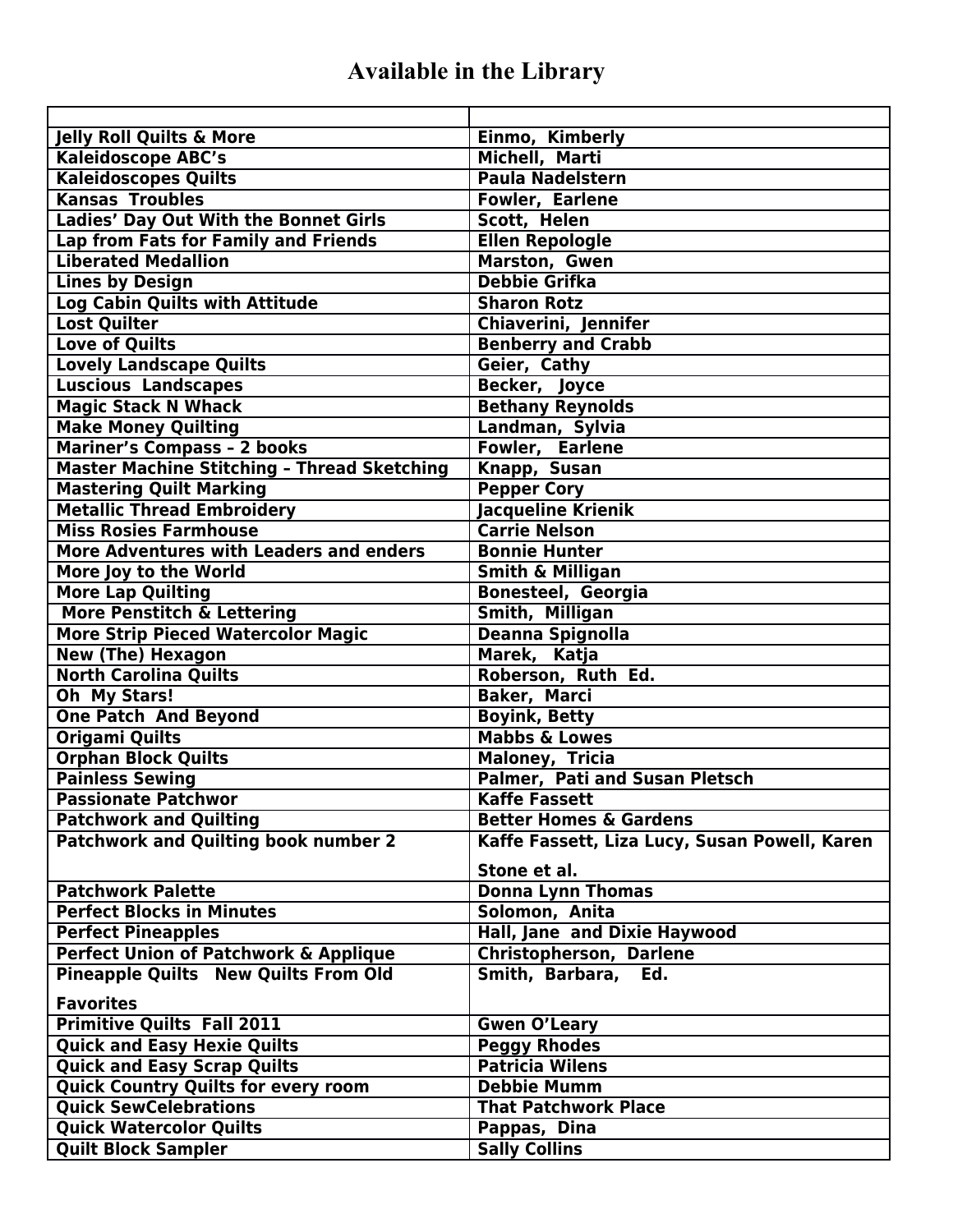| 4                                                    |                                                   |
|------------------------------------------------------|---------------------------------------------------|
|                                                      |                                                   |
| <b>Quilt Blocks x 9</b>                              | <b>Bobbie Aug</b>                                 |
| <b>Quilt Masterpieces</b>                            | <b>Susanna Pfeffer</b>                            |
| <b>Quilt Mavens - Perfect Paper Piecing</b>          | <b>Deb Karasik and Janet Mednick</b>              |
| <b>Quilt of Life</b>                                 | Tatem, Mary                                       |
| <b>Quilt Sew Easy</b>                                | <b>Heavenly Notions</b>                           |
| <b>Quilt-The</b>                                     | Bunn, T. Davis                                    |
| Quilter's Apprentice (2 copies)                      | Chiaverini, Jennifer                              |
| Quilter's Color Scheme Bible                         | Eddy, Celia                                       |
| Quilter's Complete Guide                             | <b>Fons, Marianne and Liz Porter</b>              |
| <b>Quilter's Legacy [2 copies]</b>                   | Chiaverini, Jennifer                              |
| <b>Quilter's Ultimate Visual Guide</b>               | Pahl, Ellen                                       |
| <b>Quilters Hearts With Flowing Ribbons</b>          | <b>Boyink, Betty</b>                              |
| <b>Quilting in the Limelight</b>                     | Naylor, Philippa                                  |
| <b>Quilting Modern</b>                               | <b>Jacquie Gering</b>                             |
| <b>Quilting Patterns</b>                             | <b>Macho, Linda</b>                               |
| <b>Quilts Galore</b><br>(2 copies)                   | <b>Diana McClun &amp; LauraNownes</b>             |
| <b>Quilts in Red and Green</b>                       | <b>Nancy Hornback and Terri Clothier Thompson</b> |
| Quilts! Quilts! Quilts! (2 copies)                   | Diana McClun&Laura Nownes                         |
| <b>Radiant Landscapes</b>                            | Loughman, Gloria                                  |
| Raggedy Reverse Applique - 2 copies with             | Deneault, Kim                                     |
| <b>Nancy Zieman</b>                                  |                                                   |
| <b>Reflections of Baltimore</b>                      | Kimball, Jeana                                    |
| <b>Round Robin</b>                                   | Chiaverini, Jennifer                              |
| <b>Sampler Quilt Show</b>                            | Matela, Bobbie, Ed.                               |
| <b>Say It With Quilts</b>                            | <b>Diana McClun &amp; Laura Nownes</b>            |
| <b>Scotland With Love</b>                            | <b>Griffin, Patience</b>                          |
| <b>Scrappy Duos</b>                                  | <b>Donna Lynn Thomas</b>                          |
| <b>Scraps Plus One</b>                               | <b>Joan Ford</b>                                  |
| <b>Sensational Settings</b>                          | Hanson, Joan                                      |
| <b>Sensational Small Quilts</b>                      | Doyle, Christine, Ed.                             |
| <b>Seven Sisters</b>                                 | Fowler, Earlene                                   |
| <b>Shadow Redwork</b>                                | Anderson, Alex                                    |
| <b>Shop on Blossom Street</b>                        | Macomber, Debbie                                  |
| <b>Shortcuts To The Top</b>                          | <b>Thomas, Donna Lynn</b>                         |
| <b>Silk Ribbon Embroidery</b>                        | Montano, Judith                                   |
| <b>Start Quilting</b>                                | <b>Alex Anderson</b>                              |
| <b>Storm at Sea</b>                                  | Smith, Barbara, Ed.                               |
| <b>Strips &amp; Strips - 16 Sparking Quilts</b>      | Sloppy, Evelyn                                    |
| <b>Successful Quilting</b>                           | Seward, Linda                                     |
| <b>Sunshine and Shadows</b>                          | Fowler, Earlene                                   |
| <b>Teach yourself to Handquilt</b>                   | <b>Better Homes and Gardens</b>                   |
| Ten minute quilt blocks                              | <b>Holly Schmidt</b>                              |
| <b>The Perfect Stitch</b>                            | <b>Roxanne McElroy</b>                            |
| The Ultimate Book of Quilt Block Patterns            | Martin, Judy                                      |
| <b>Threaded Together - Pink Ribbon Quilt Project</b> |                                                   |
| <b>Three Dimensional Applique</b>                    | Davis, Jodie                                      |
| <b>Treasury of Amish Quilts</b>                      | <b>Rachel and Kenneth Pellman</b>                 |
| <b>Tumbling Blocks</b>                               | <b>AQS</b>                                        |
| Twentieth Century Quilts 1900 - 1950                 | <b>Woodard, Thomas and Blanche Greenstein</b>     |